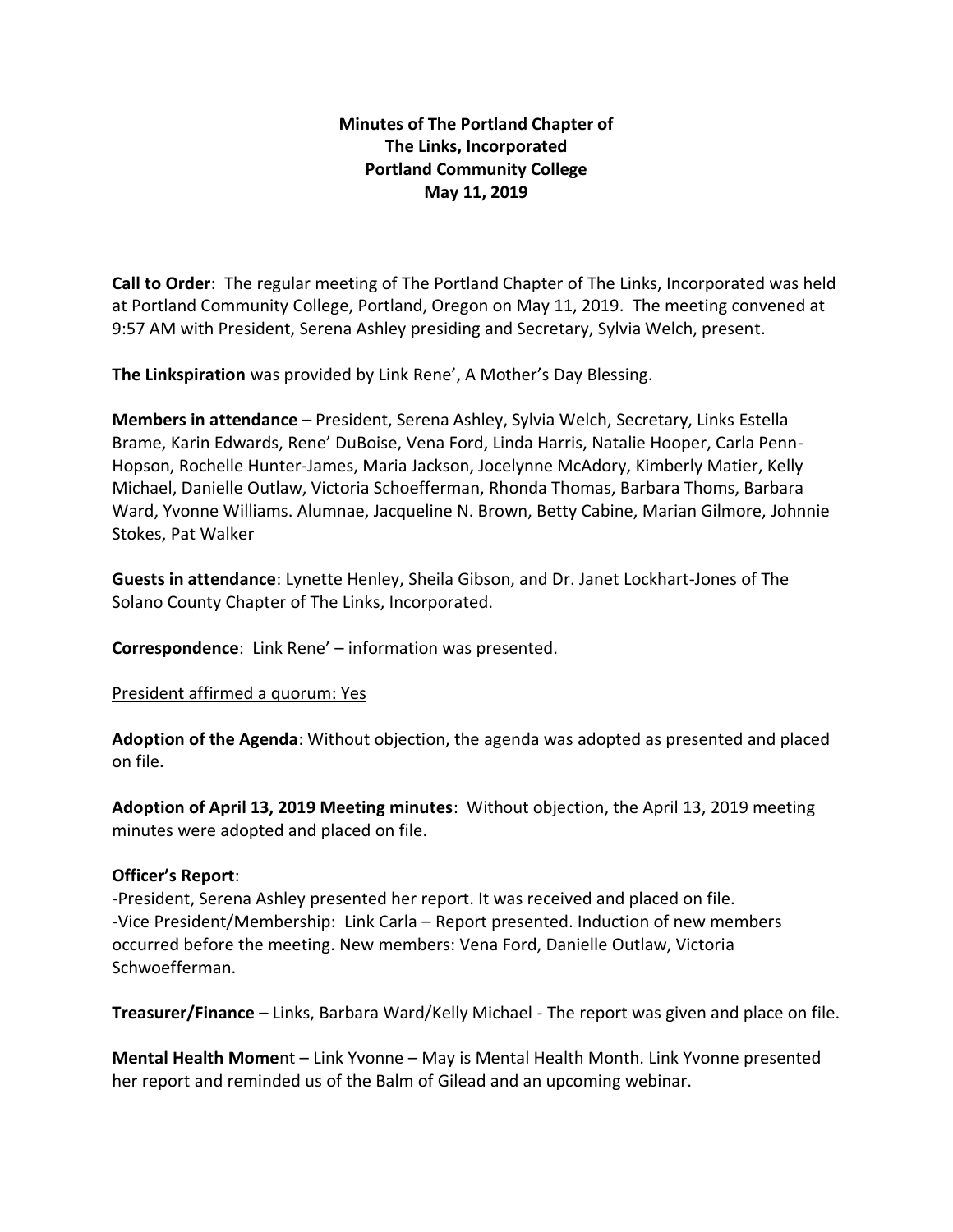### **Committee Reports**:

**Fundraising**: Link Carla – 236 Tickets sold. 250 sold tickets was the goal. Each Link is assessed \$63.64 and is to be paid by August 30<sup>th</sup>. Send checks to Alumna, Johnnie Broadous. Processing fees pre pledge = 3% of funds (ie; White Rose). Gala Survey results were presented and were sent by email. Grossed: \$52,200 Net: \$36,000; suggested given on how to remind Links that we and our families cannot participate in raffles, paddle raises and the like at our own events. Report placed on file.

**Scholarship**: Link Linda – Report presented

## **Announcements**:

*Alumna & Platinum Affairs*: Link Barbara Thoms took an accounting of Links going to WA; *Health & Human Services*, Link Yvonne reminded us that the Charles Drew Blood Drive is June 15th 7:30 AM to 1:00 PM. The theme is Sickle Cell Anemia; *Services-to-Youth*, Link Natalie did necessary paperwork at end of SUN season; *International Trends & Services*, Link Rene stated \$700 was given to Global Mustardseed; *Ethics & Standards*, Link Sylvia gave Ethics & Standards Acknowledgment forms*; Courtesy/Social*, Link Rochelle Hunter-James announced Link birthdays; *History/Archives*, Link Linda asked for anything critical about ourselves, Connecting Links, and Heir-O-Links for our Archives; *Publicity*, Link Estella distributed a Publicity survey ; *National Trends and Services*, Link Linda showed pictures of Portland Links participating in NTS events.

**Unfinished Business**: Audit Committee Chair needed; Directive to delegate re: WA Candidate & Budget voting; Complete facet and standing committee sign up.

**New Business**: Complete Officer and Chairperson transition meeting throughout May; Savor the Flavor funds to go to the Arts Facet; Sign and return Ethics and Standards Acknowledgement Forms; complete officer and chairperson transition meetings throughout May; Link Carla's nephew is working on the Choreography for the Portland Links stroll at the end of the Austin Conference).

**The members of The Portland Chapter of The Links, Incorporated voted as follows on WA candidates for Office**:

-----------------------------------------------------------------------------------------------------------------------------

- \*Link Lorna C. Hankins, Gulf Coast Apollo (Texas) Chapter for Western Area Director \*Link Adrienne Konigar-Macklin, Harbor Area (CA)) Chapter for - Western Area Vice Director
- \*Link Marcia Page, Mid-Cities (Texas) Chapter for -Western Area Treasurer
- Vote tallies:
- \*Link Lorna is running unopposed and received 17 votes
- \*Link Adrienne Konigar-Macklin received 15 votes to Link Karen Cole's 0 votes
- \*Link Marcia Page is running unopposed and received 14 votes
- 
- 
-